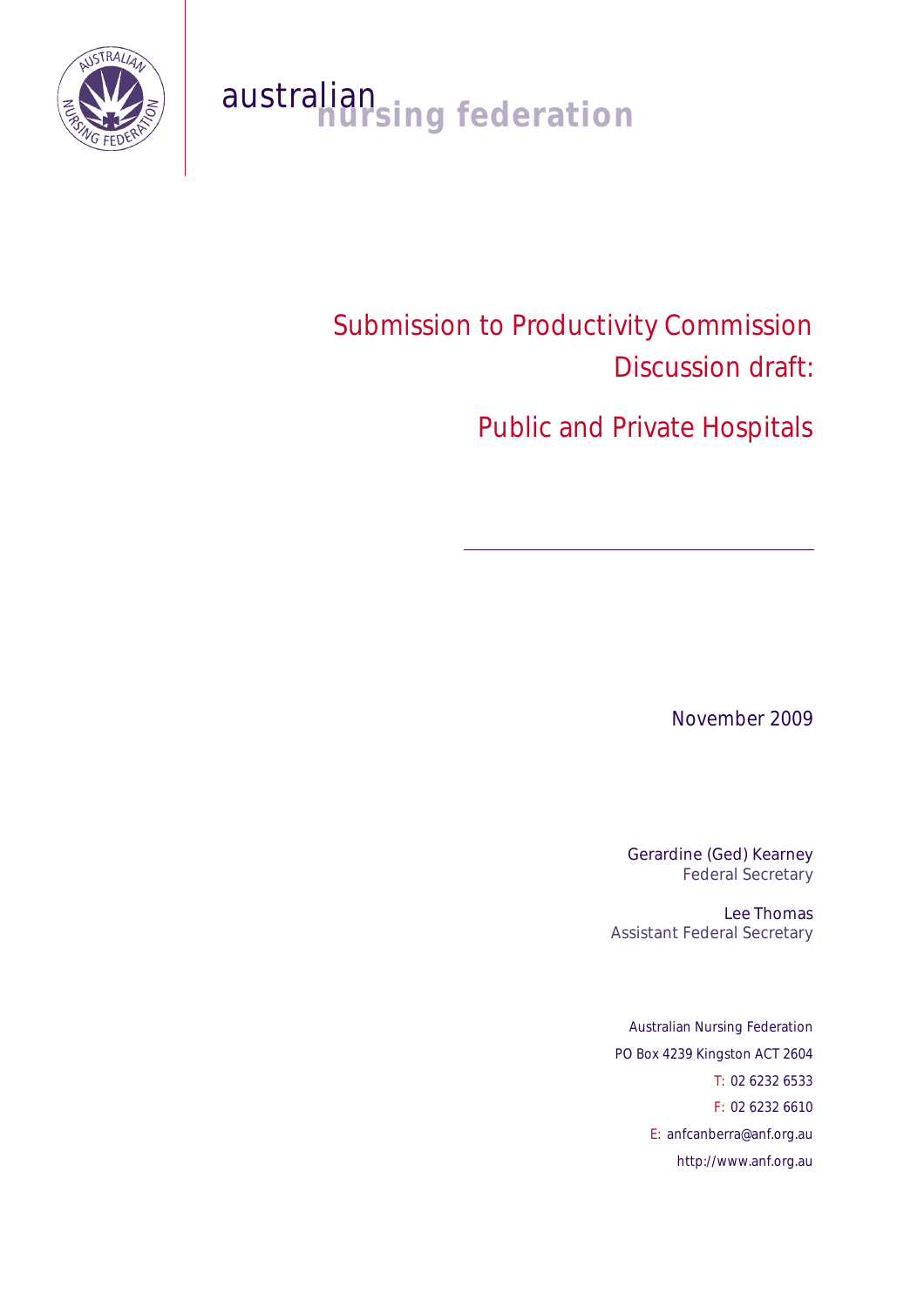#### 1. Introduction

The Australian Nursing Federation (ANF) is the largest professional and industrial organisation in Australia with Branches in each State and Territory and a membership of over 175,000 nurses and midwives.

The ANF has been pleased to participate in the two invitational roundtable discussions hosted by the Productivity Commission (the Commission), as well as the opportunity to provide an initial written submission and now a response to the recently released discussion draft paper.

The ANF congratulates the Commission on the production of the discussion draft *Public and Private Hospitals,* which has been prepared to enable further public consultation and input to the study on the performance of the public and private hospital systems. This document represents a significant body of work undertaken in a short period of time. In our submission of July 2009 to the Commission, the ANF voiced concerns that the timeframe for the study did not allow for collection of comparable data across public and private sectors, thus leading to findings which would be inconclusive and inaccurate but which might still be used by health policy makers and funders.

The ANF is pleased to see in the discussion draft that the Commission has noted the concerns of stakeholders to the extent that developments have been proposed that would improve future data collection and robustness of comparative analysis. While the Commission can not control the interpretations of the study findings by readers, nonetheless the ANF requests that the final report include stronger caveats on the existing results; and that the foremost outcome has been the highlighting of the need for data refinement and purpose of data analysis.

The commentary below makes some general observations on the discussion draft and provides supplementary information to the ANF submission forwarded to the Commission in July 2009.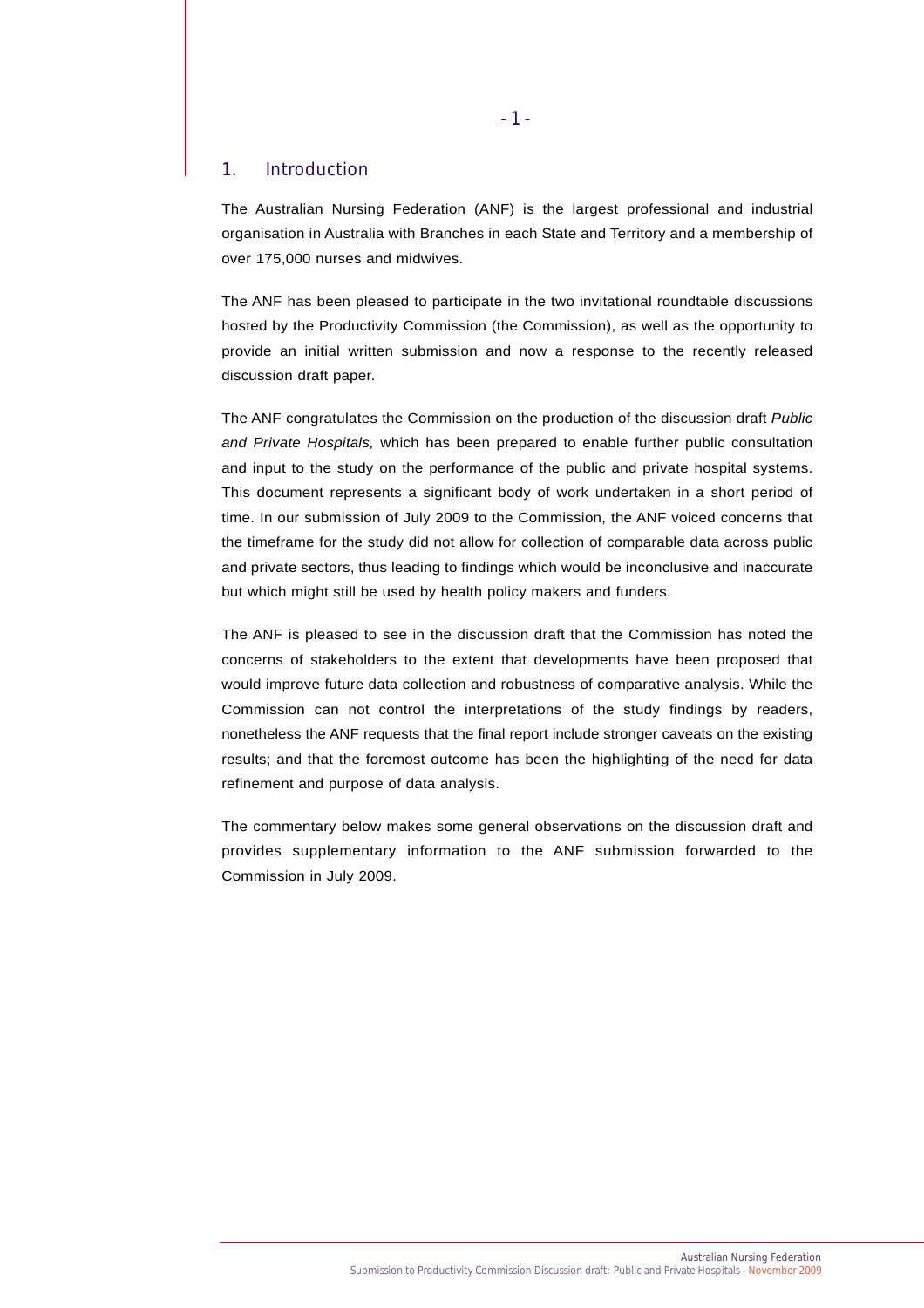# 2. Public and Private Hospitals

#### 2. 1 General comments

Nurses and midwives, as the largest component of the health care workforce in Australia, and, as health professionals who work across both public and private sectors - in all geographical settings and in facilities of all sizes, have a keen interest in the well-being and sustainability of the public and private hospital systems.

Due to the nature of their practice, nurses and midwives are acutely aware of the differences in patient profile between public and private hospitals and therefore the complexities involved in comparative analysis in terms of efficiencies.

The ANF was not surprised to learn that the complexity and diversity of public and private hospitals has made a like-for-like comparison difficult for the Commission, nor that existing data collections and the short timeframe for the study have been found to be not well suited to achieving the aims of the project. Knowing that the foregoing would be the case, the ANF had been concerned that the inconclusive data might be used in policy decision-making for the hospital system, for funding purposes. It was therefore pleasing to read that the Commission has acknowledged the inconsistent data collection methods and missing information and stresses that "the resulting estimates should be considered experimental".

In its earlier submission to the Commission the ANF noted that the study aim of providing comparative data on the performance of the public and private hospital systems seemed somewhat premature, and that the short time frame allowed for the study would better lend itself to ascertaining deficiencies in current data and processes for improving data consistency. The most important outcome of the study thus far would seem to be confirmation of: the complexity of work undertaken in the hospital systems, the degree of difficulty for a comparative analysis across the public and private sectors, and acknowledgement that the deficits in data collection have resulted in inconclusive findings.

The ANF supports the fact that there does need to be on-going data collection to be able to give valuable information to the Australian public as a measure of accountability in the provision of health services - whether public or private. However, this information needs to be accurate and be able to produce sensible outcomes from which reasonable policies can be developed - acknowledging the very real differences between patient profiles and types of service and treatment offered by the public and private health systems.

The ANF welcomes the Commission's comments that the final report will include suggestions for future improvements for data collection.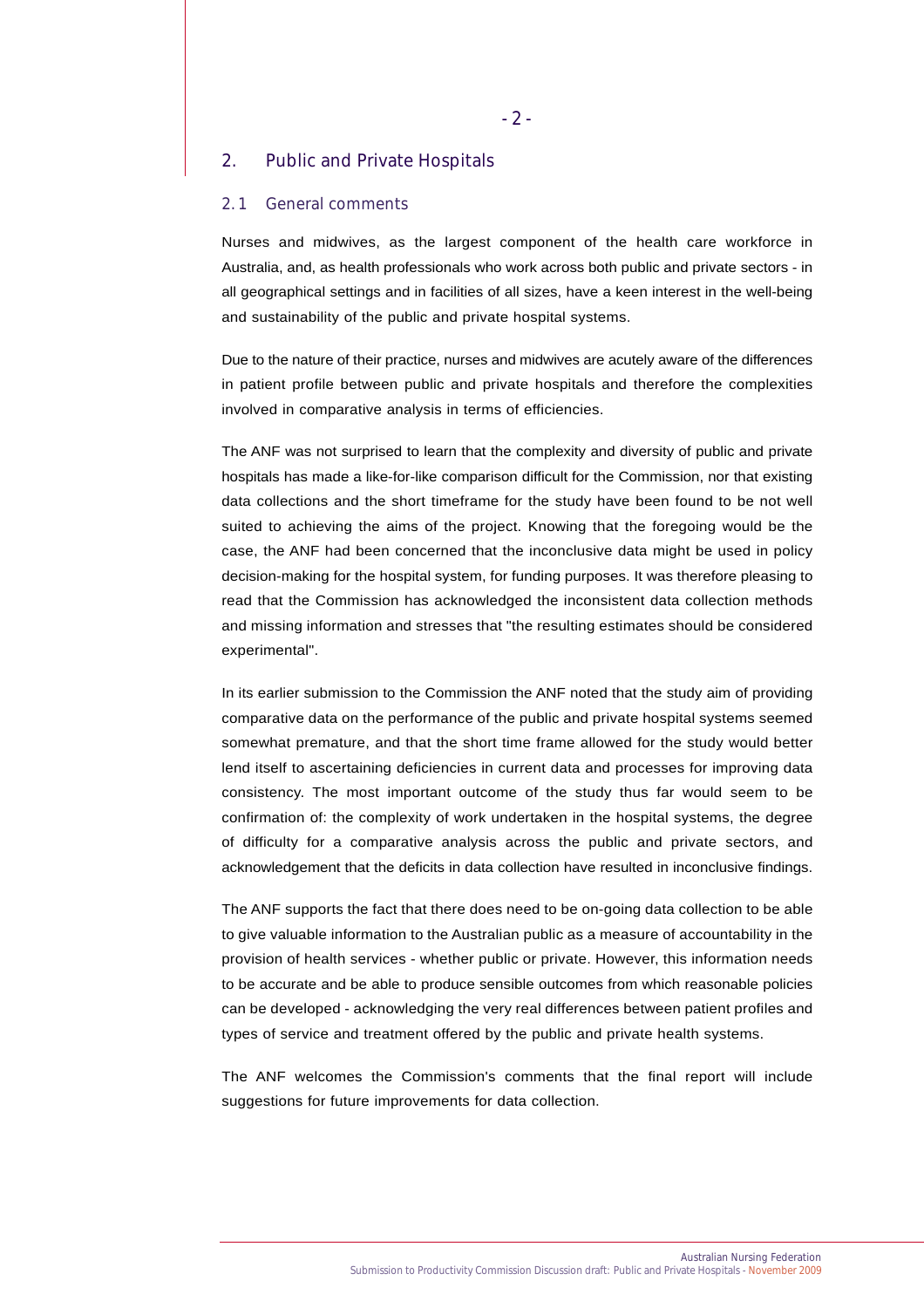#### 2.2 The relative performance of public and private hospitals

#### 2.2.1 Patient profile

It was pleasing to see that the Commission had taken on board the point made in the ANF submission about public hospitals treating highly complex cases which are more likely to be characterised by a relatively poor pre-existing health status, as follows:

*The Australian Nursing Federation (ANF) described public hospital patients, in comparison to private patients, as possessing the following factors: 'older age, co-morbidities, chronic conditions, presence of life-style/surgical risk factors such as smoking, obesity, pre-existing mental illness, or general health status related to socioeconomic status'.1*

The Commission has rightly noted that this patient profile impacts on the resources required for treatment and consequently affects the apparent efficiency of the hospital if measured against another facility which has a different patient profile but is performing (on the face of it) similar procedures. The data collected in the study has confirmed what the ANF had said in its submission, that "the public hospital sector treats a disproportionately larger share of patients of relatively low socioeconomic status".<sup>2</sup> It should be noted too that it is not just the patient profile that differs between public and private hospitals, as just as importantly it is the type of service and treatments offered, such as dialysis, burns units, complex surgery (and the preparation for and recovery from this surgery) which differentiates the two systems.

#### 2.2.2 Competition

It is the position of the ANF that all Australians must have access to high quality health services, regardless of whether they are delivered in the public or private sector. The public health system must provide equity of access to free at the point of delivery health care for all Australians. The private health sector has a legitimate and important role as an alternate choice for those who are able to and wish to exercise such a choice. It is the view of the ANF that the public and private hospital systems must not be set up to compete with each other. As stated in our original submission, there are models where the relationship between the two systems is cooperative, with the private system being a supplement, or complementary to, the public system. The notion of 'competition' does not sit well with systems which have demonstrated differences in clientele profiles, types of services and treatments offered, and also because of the strong teaching and research component of the public hospital system.

## 2.3 Indexing the Medicare Levy Surcharge income thresholds

The ANF reiterates what was stated in our previous submission that we strongly support a universal health insurance system to enable equity of access to all necessary health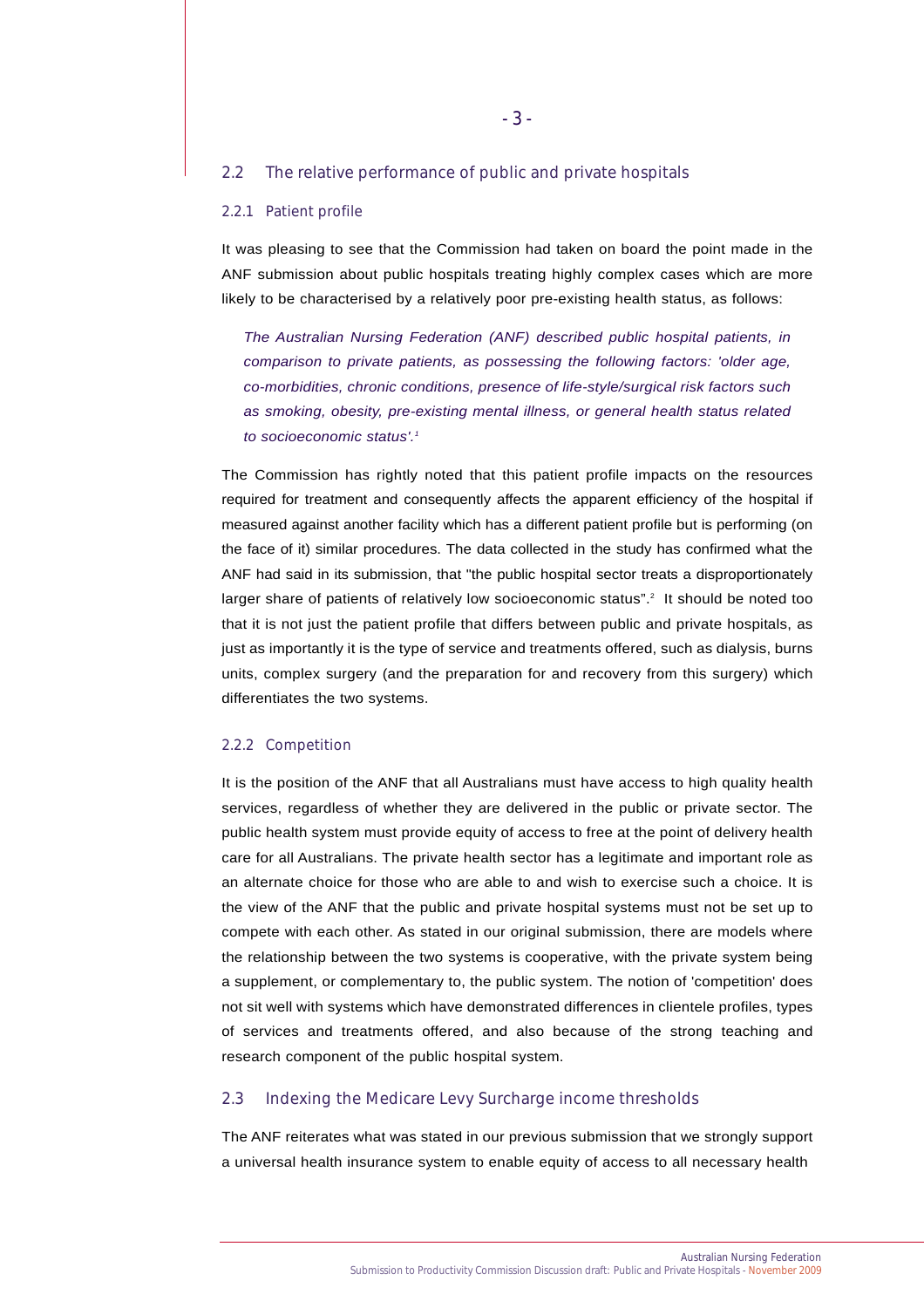services for all Australians. We consider that the most equitable way to achieve this is for people who can afford to do so to contribute more to the health system through taxation - in this instance, through increasing the Medicare levy.

In our submission the ANF advised the Commission to consider either the Average Weekly Total Earnings (AWTE) or the Average Weekly Ordinary Time Earnings (AWOTE) as the most appropriate indexation factor for the Medicare Levy Surcharge (MLS) thresholds, as "these measures most accurately reflect changes in earnings."3

The ANF was pleased to note that the Commission's findings supported AWOTE as being the indexation factor for the MLS thresholds most likely to "maintain the Government's goal of the MLS being targeted at high income earners than if other indexation factors were used."4

# 2.4 Labour productivity as an indicator of performance

There is mention in the discussion draft that private hospitals appear to operate relatively leaner staffing levels than public hospitals. The ANF is concerned that the inference will be that the private sector is necessarily more efficient in doing so and that public hospitals may be overstaffed. As the discussion draft rightly says "a relatively high ration of medical and nursing staff to patients may provide a higher level of personal care to patients at levels that are clinically appropriate".5

A conclusion on efficiency measures based on labour data must include a detailed analysis of variables such as skills mix of staff, acuity of persons requiring care, type of service and/or treatment being provided, and the teaching and research obligations of the hospital. The ANF considers that the current study does not have the time or data capability of making such judgements.

Numerous international and national studies have provided evidence of the pattern of staffing required in order for safe care to be delivered which will give optimal health outcomes. These can be found in the ANF publication *Ensuring quality, safety, and positive patient outcomes - Why investing in nursing makes \$ense* (available at: http://www.anf.org.au)

### 2.5 Remote/very remote hospitals

The discussion draft includes statistics on remote and very remote hospitals and makes the point that there are no private hospitals in remote and very remote regions. A participant to the second roundtable discussion contended that in a study on both public and private hospitals, this component should be removed. The ANF supports the removal of the remote and very remote hospitals data from the study. A simple statement could be included which notes that these regions are not included as there are no private hospitals beyond outer regional areas.